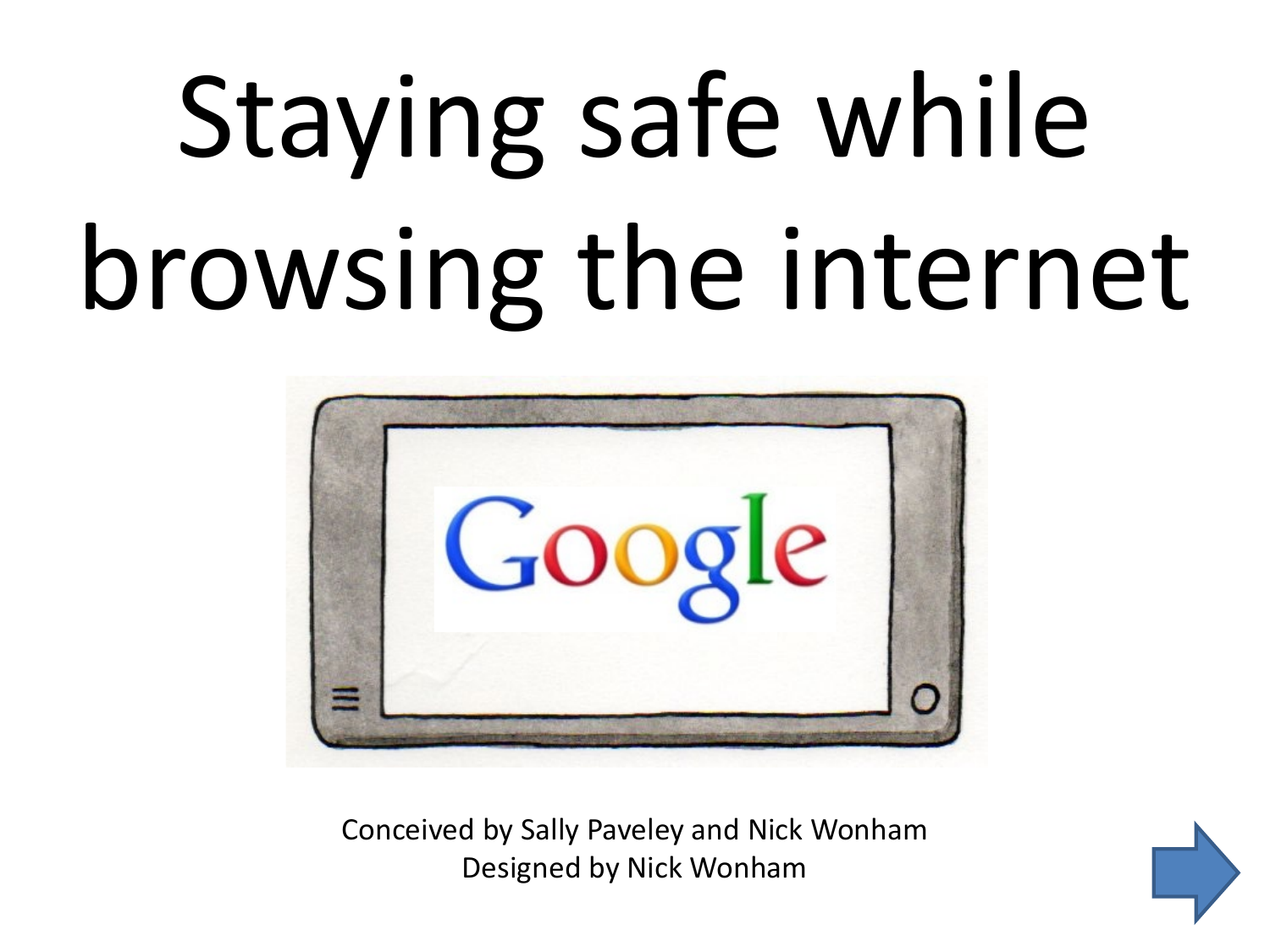What are you going to learn?

- To learn what it is okay to look at and listen to on the internet
- To learn what it is not okay to look at and listen to on the internet

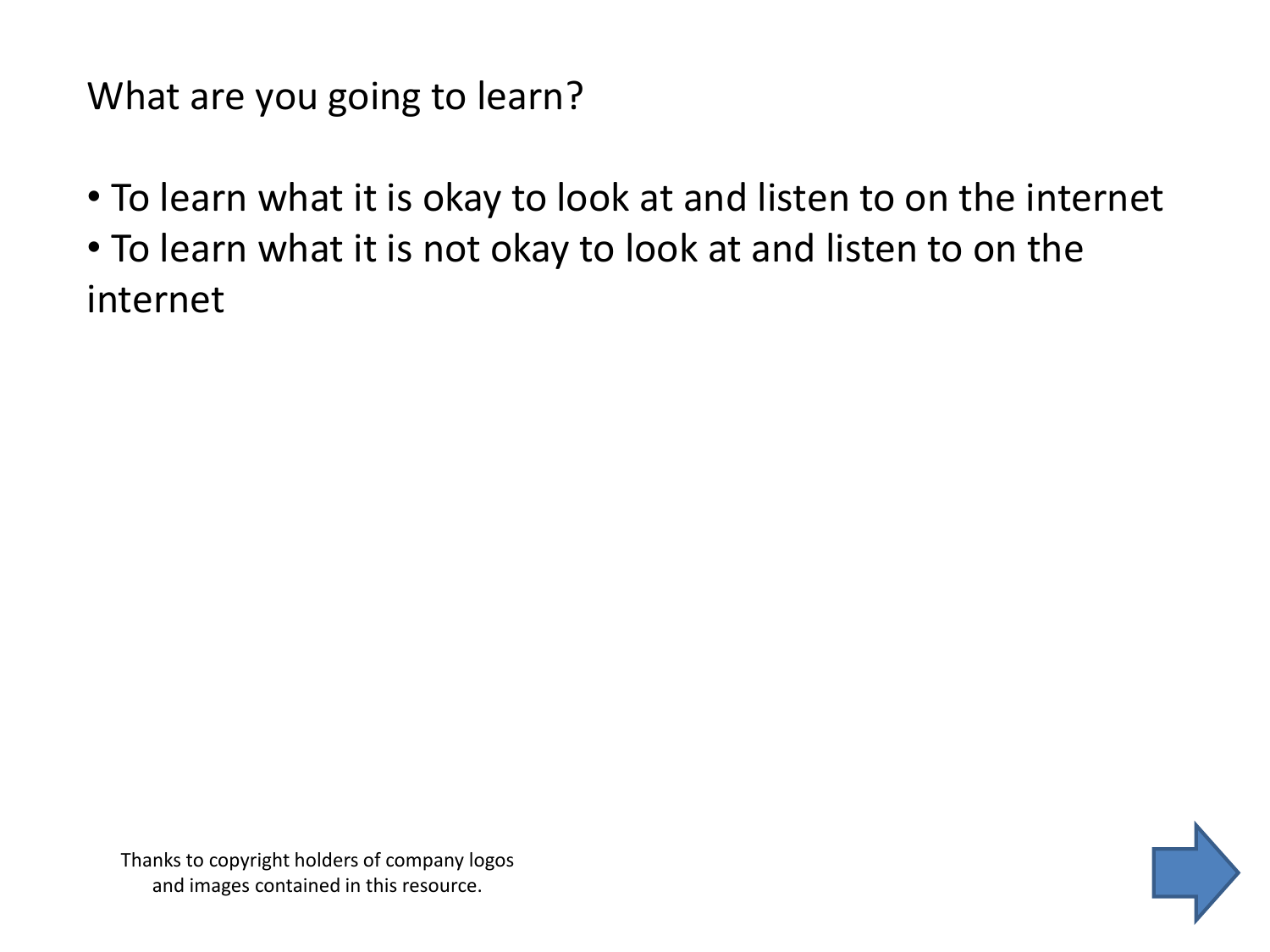## Browsing the internet can be great fun. You can









play online games, search for pictures, watch videos, listen to music,



this is okay.

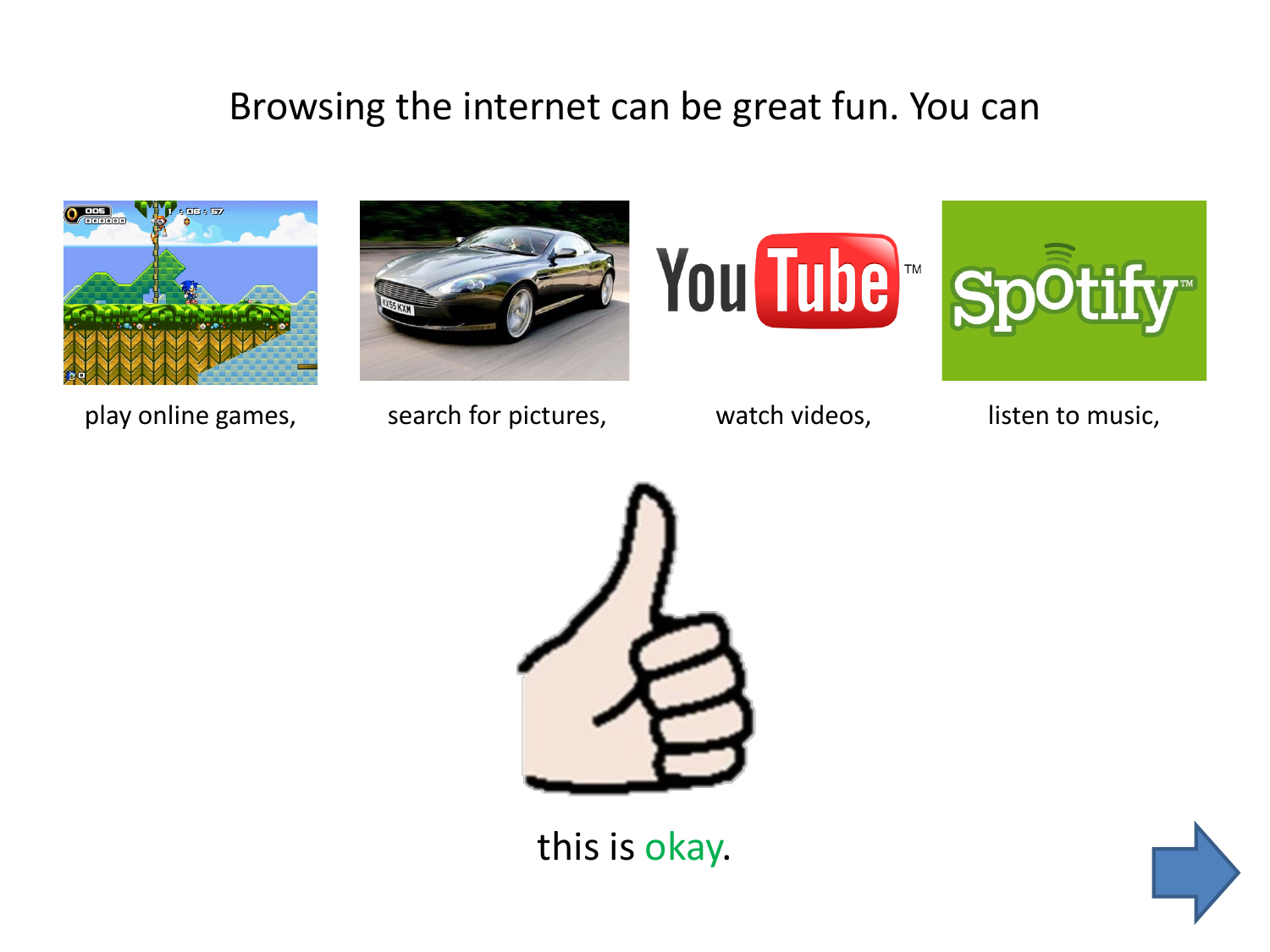## But not everything on the internet is good to look at or listen to.



Looking at pictures or videos of people showing private parts of their bodies or doing private things,



listening to music which has swear words in it,



looking at pictures or videos of people hurting or being horrible to each other, or playing violent games,



this is not okay.

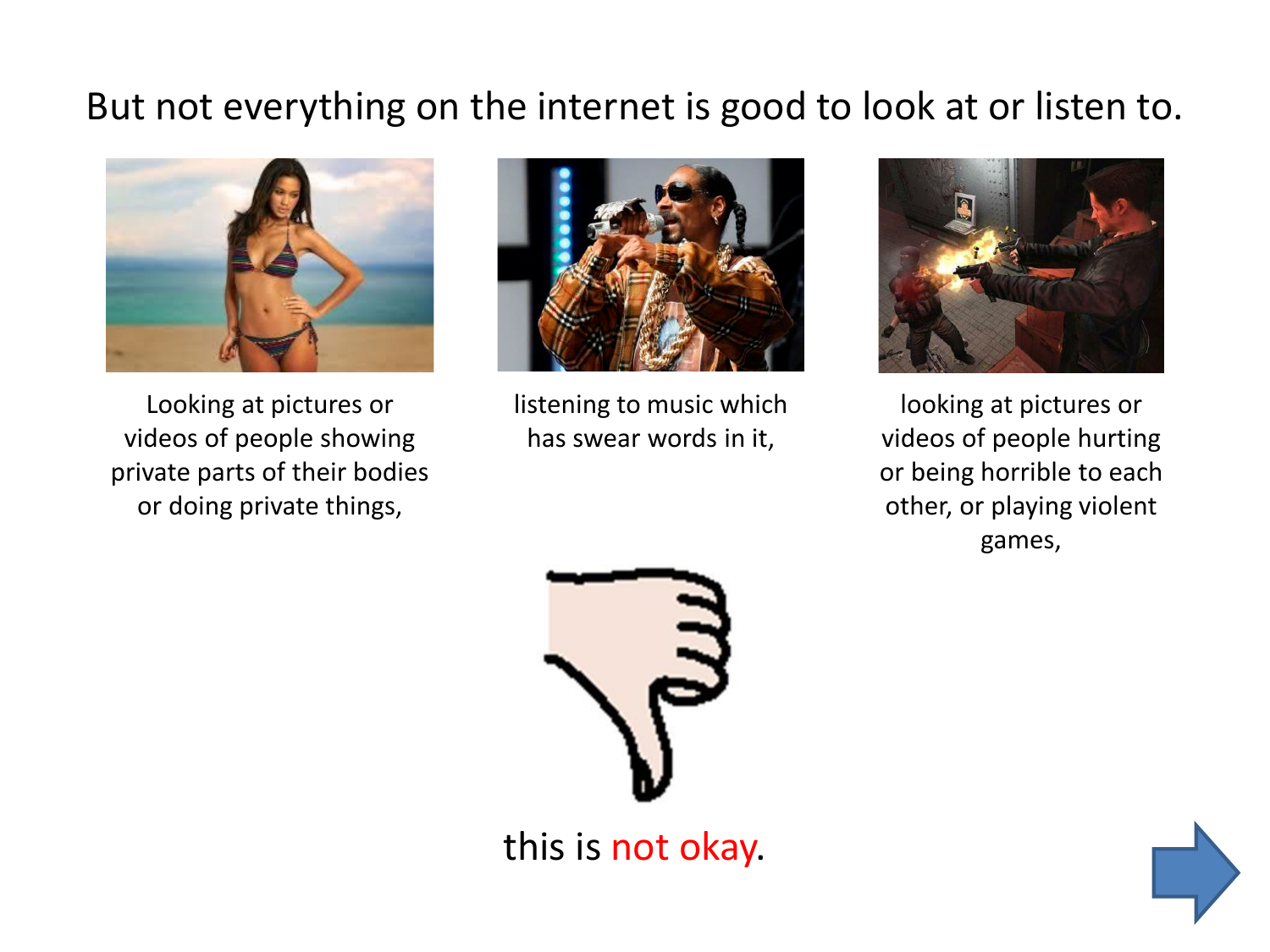

If you see or hear anything while browsing on the internet that makes you feel sad or angry, or that you think is not okay,



then tell your Mum, Dad, carer, or an adult you trust such as your teacher.

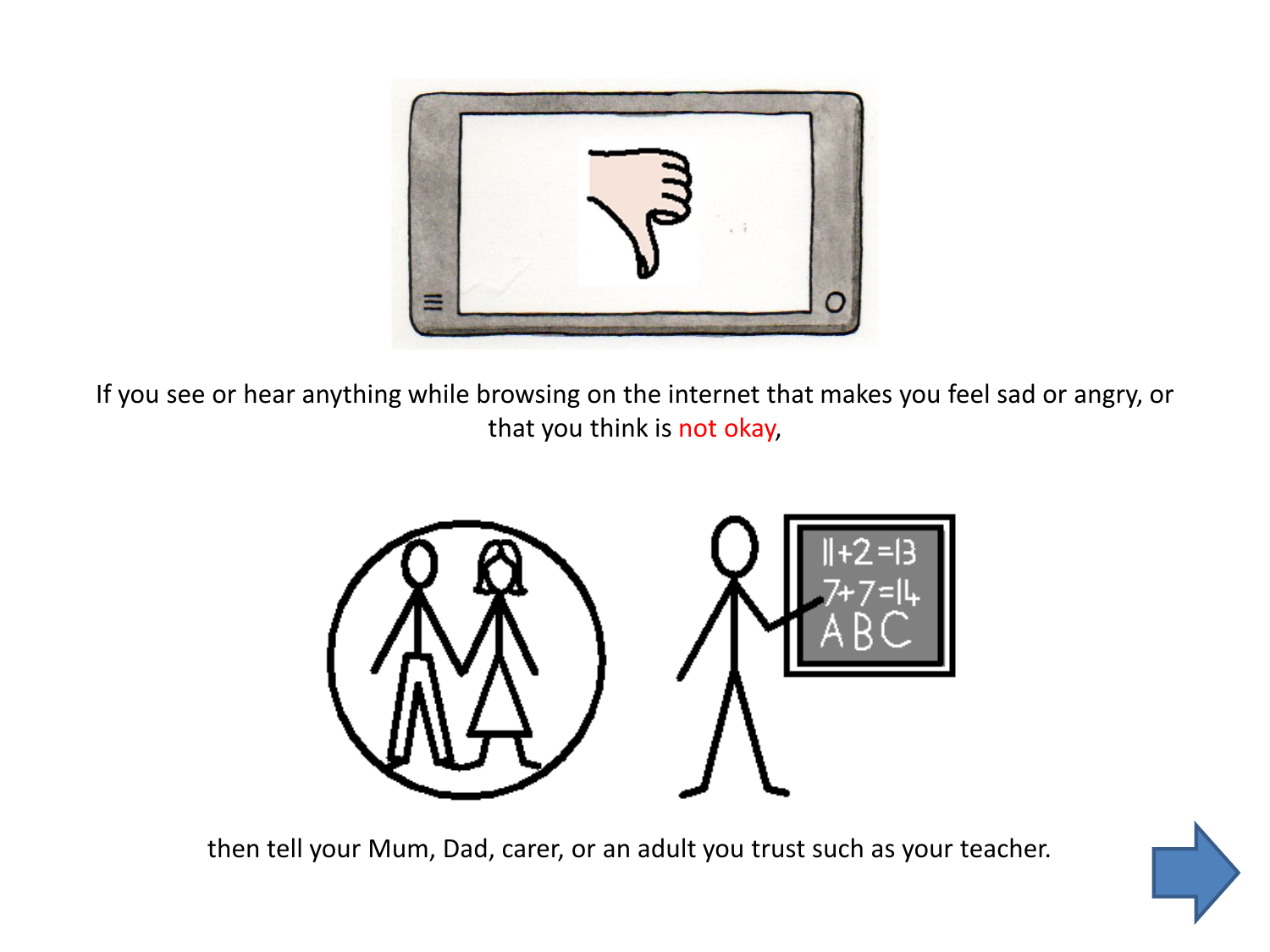Is listening to music with swear words in it okay or not okay?





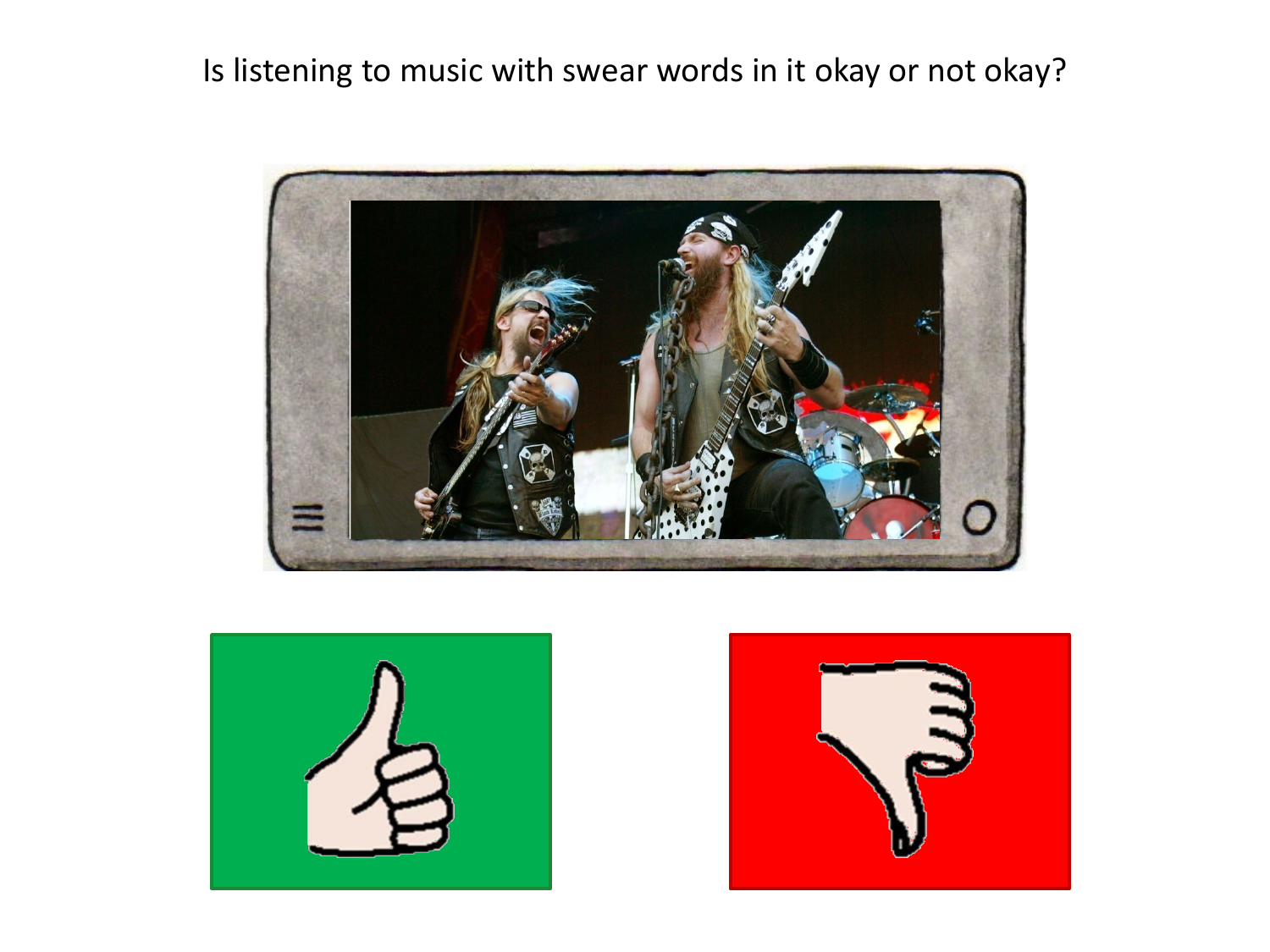That's right, listening to music with swear words in it is not okay? This is because swear words are rude and can upset some people.





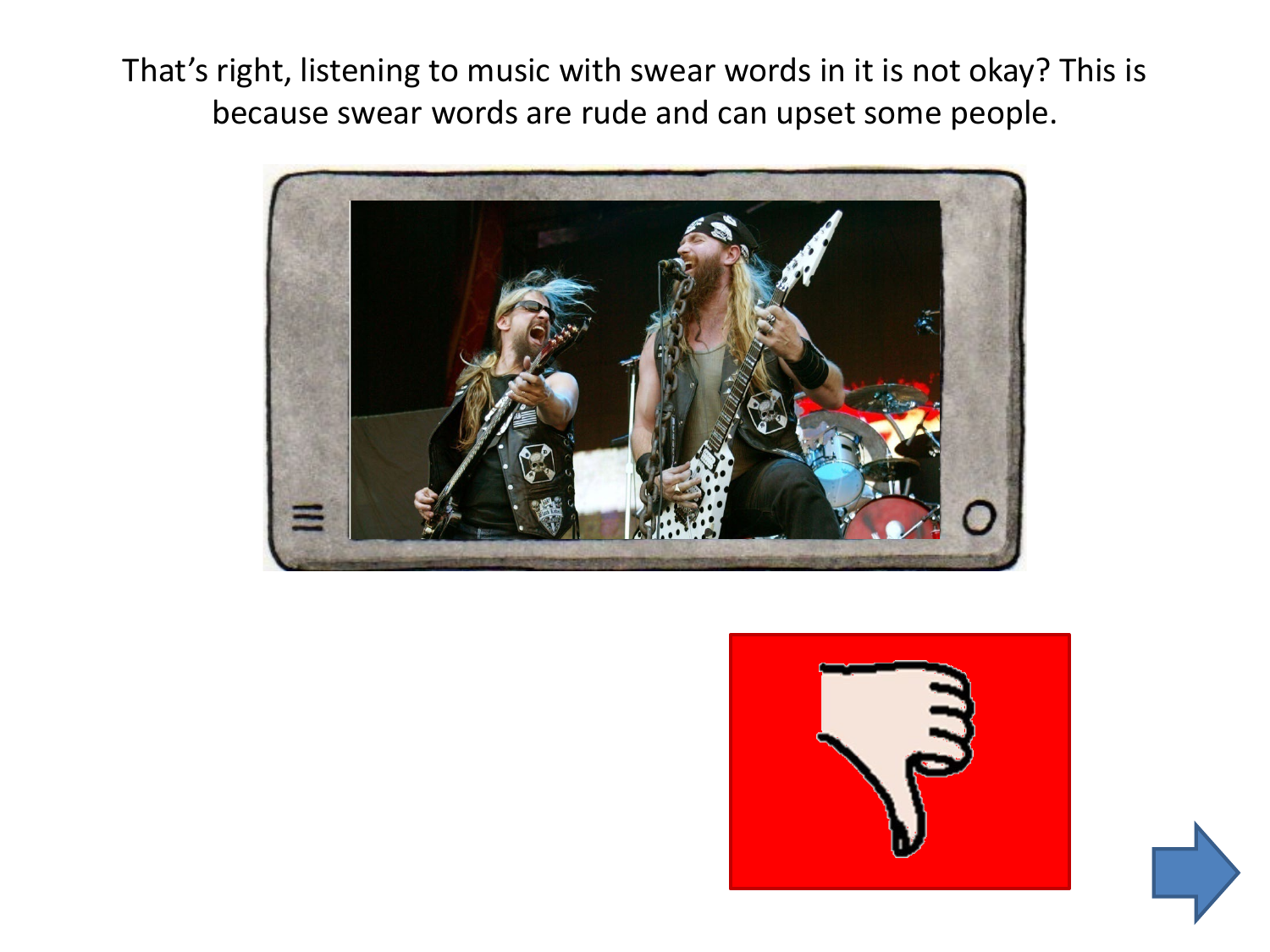### Is searching for pictures of cars okay or not okay?





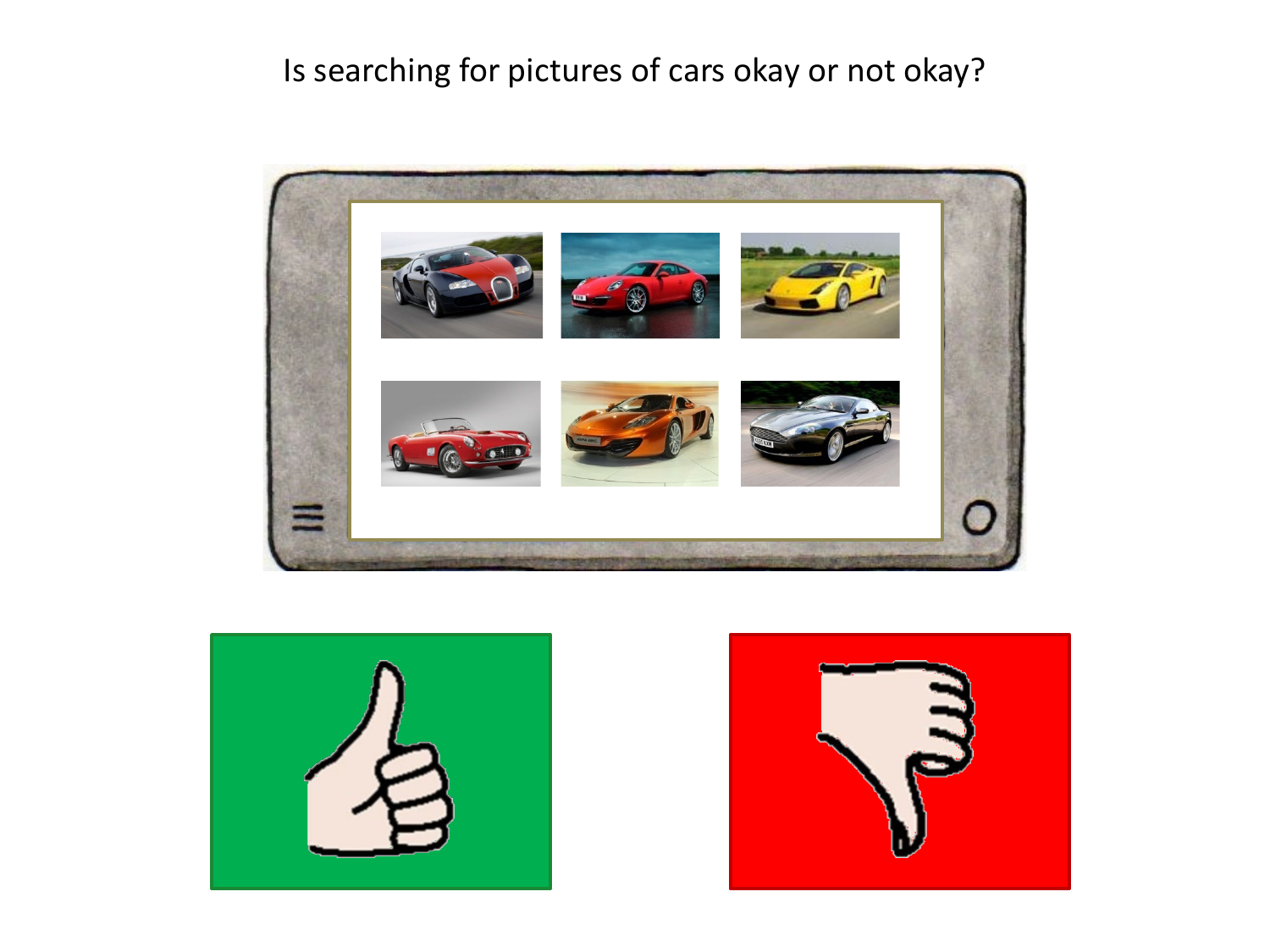Yes, searching for pictures of cars, and many other pictures of things, is okay.





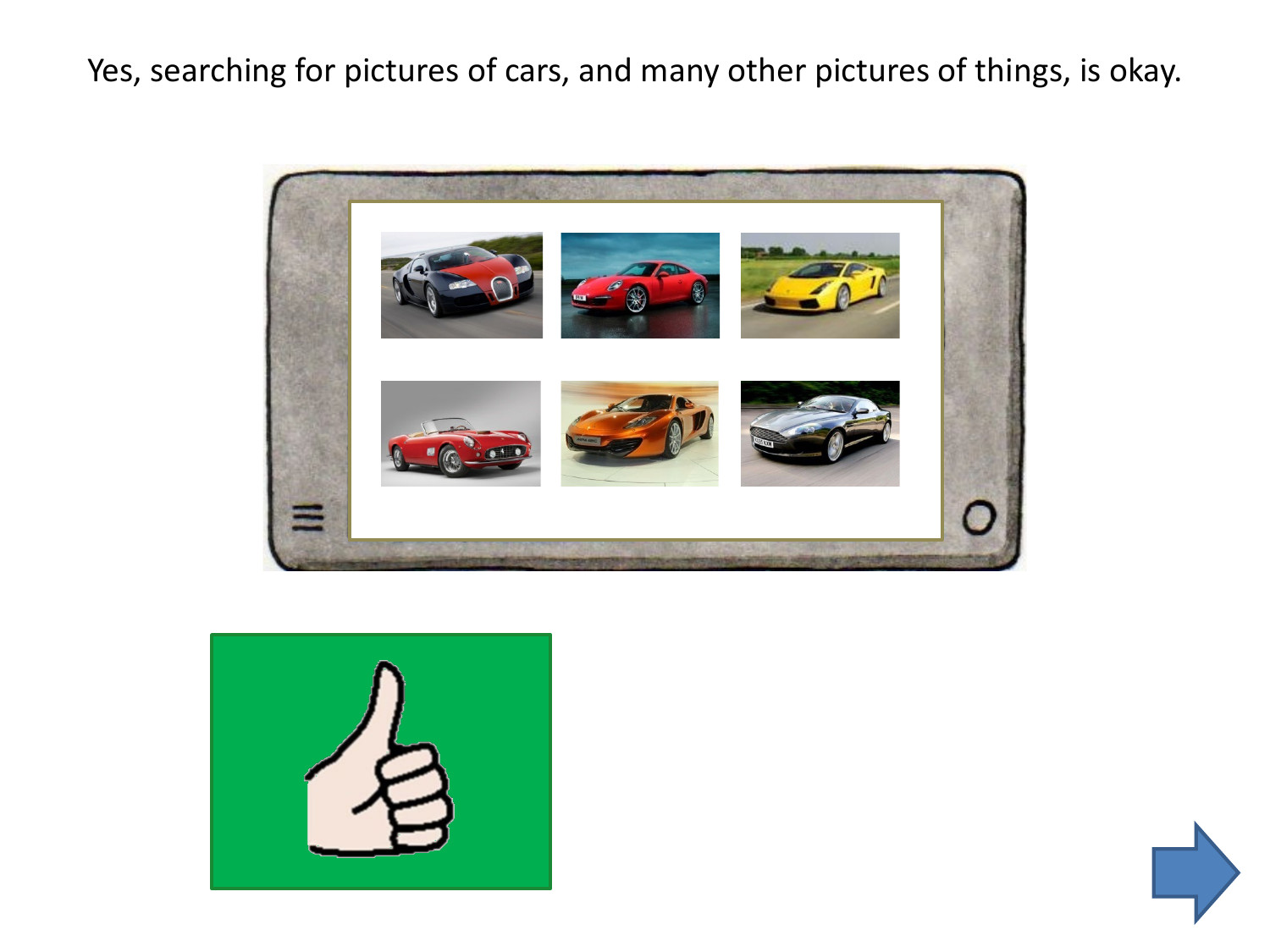#### Is watching a cartoon on YouTube okay or not okay?





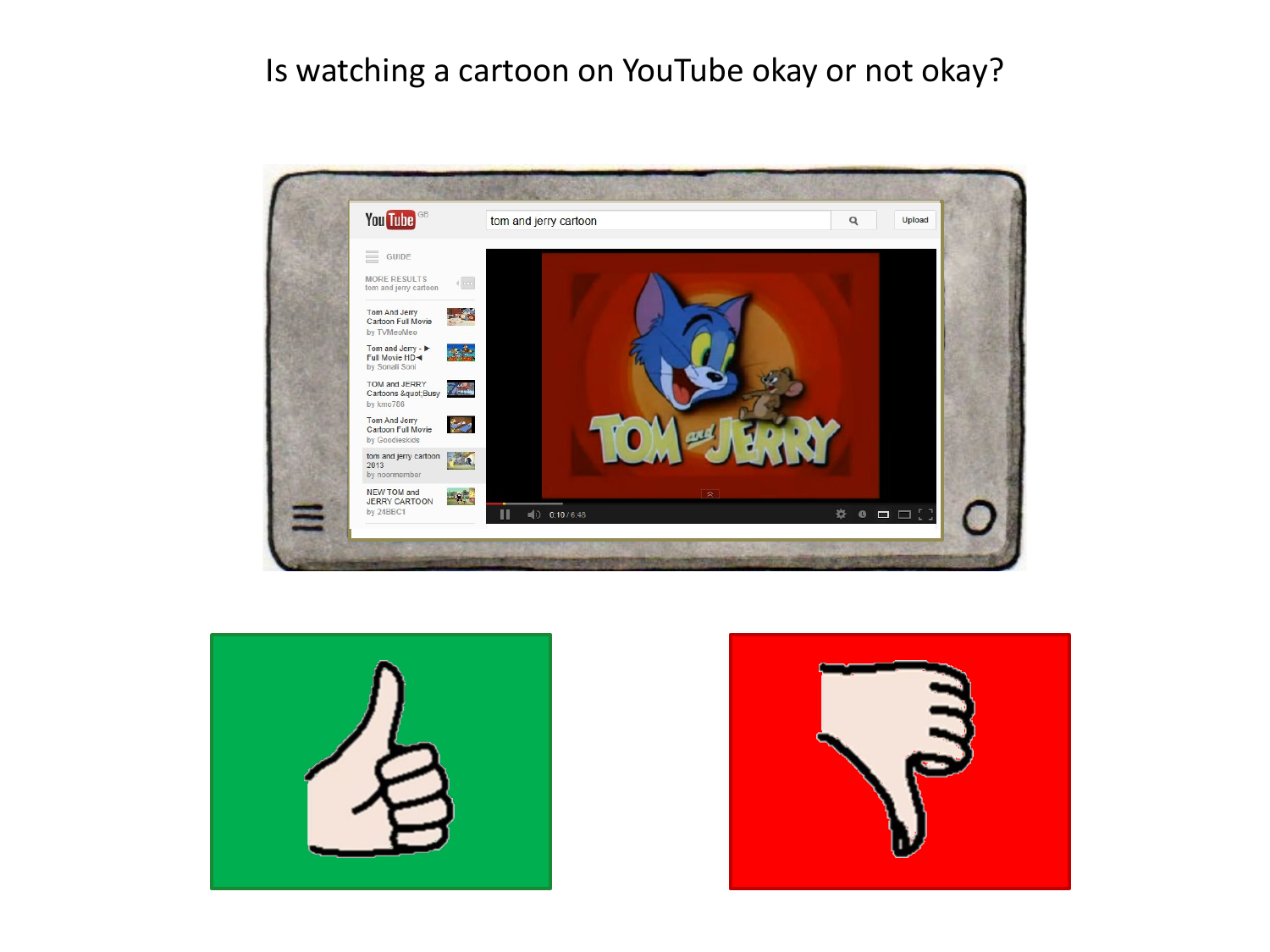#### Good, watching a cartoon, or many other videos, on YouTube is okay.





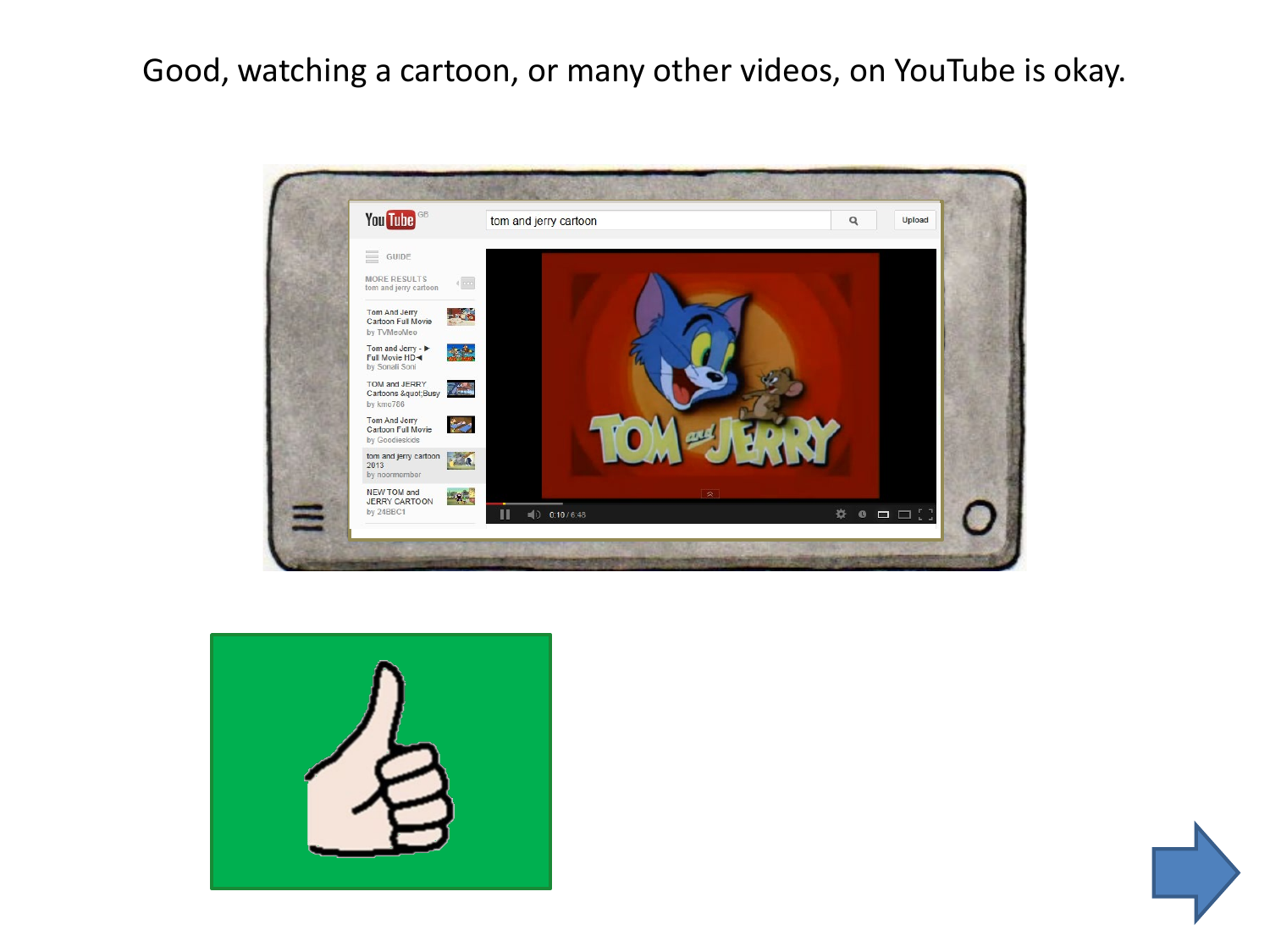Is looking at pictures of people with no clothes on okay or not okay?





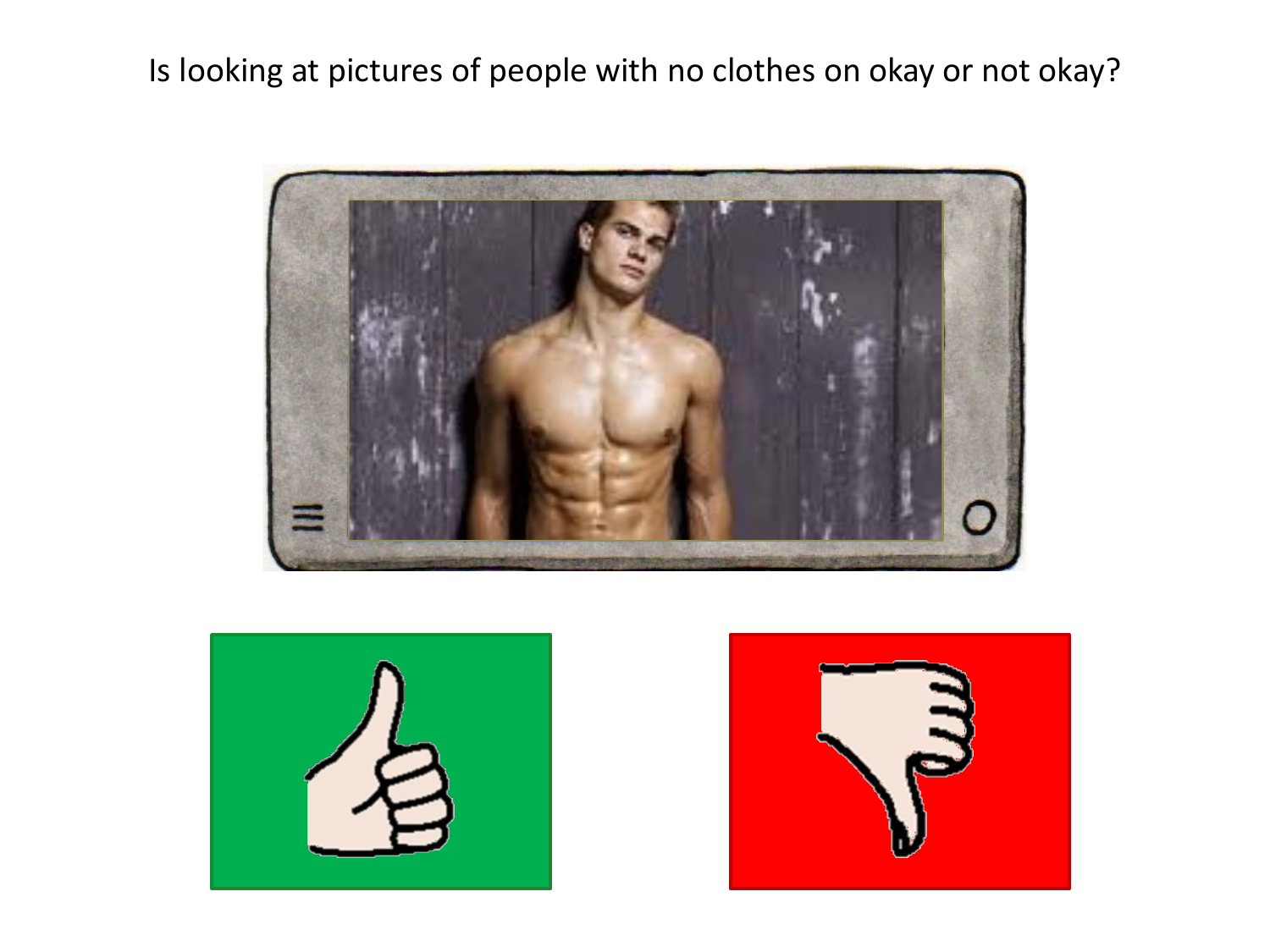That's right, looking at pictures of people with no clothes on is not okay? This is because it should be private.





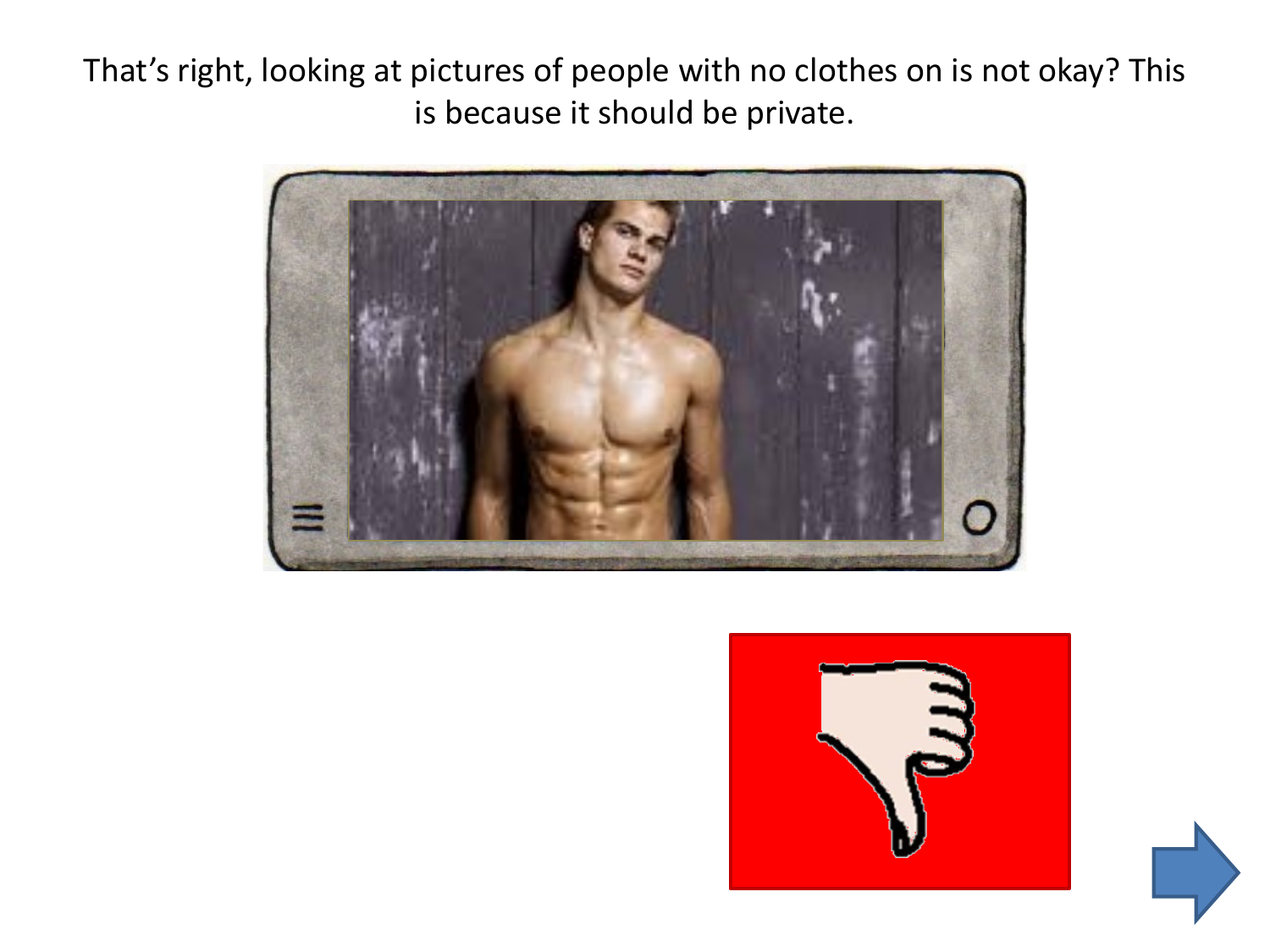#### Is playing online games okay or not okay?





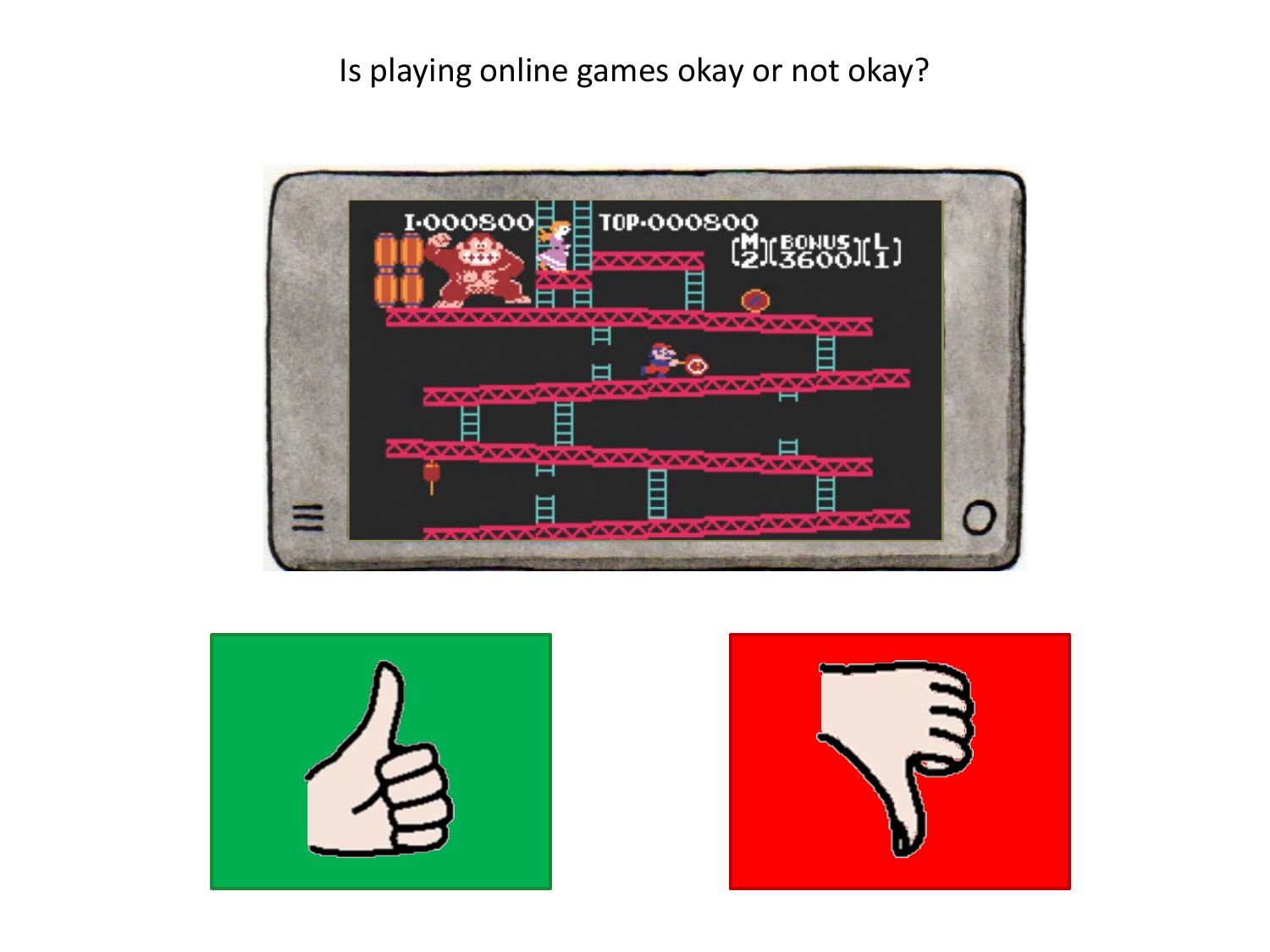#### Yes, most online games are okay to play.





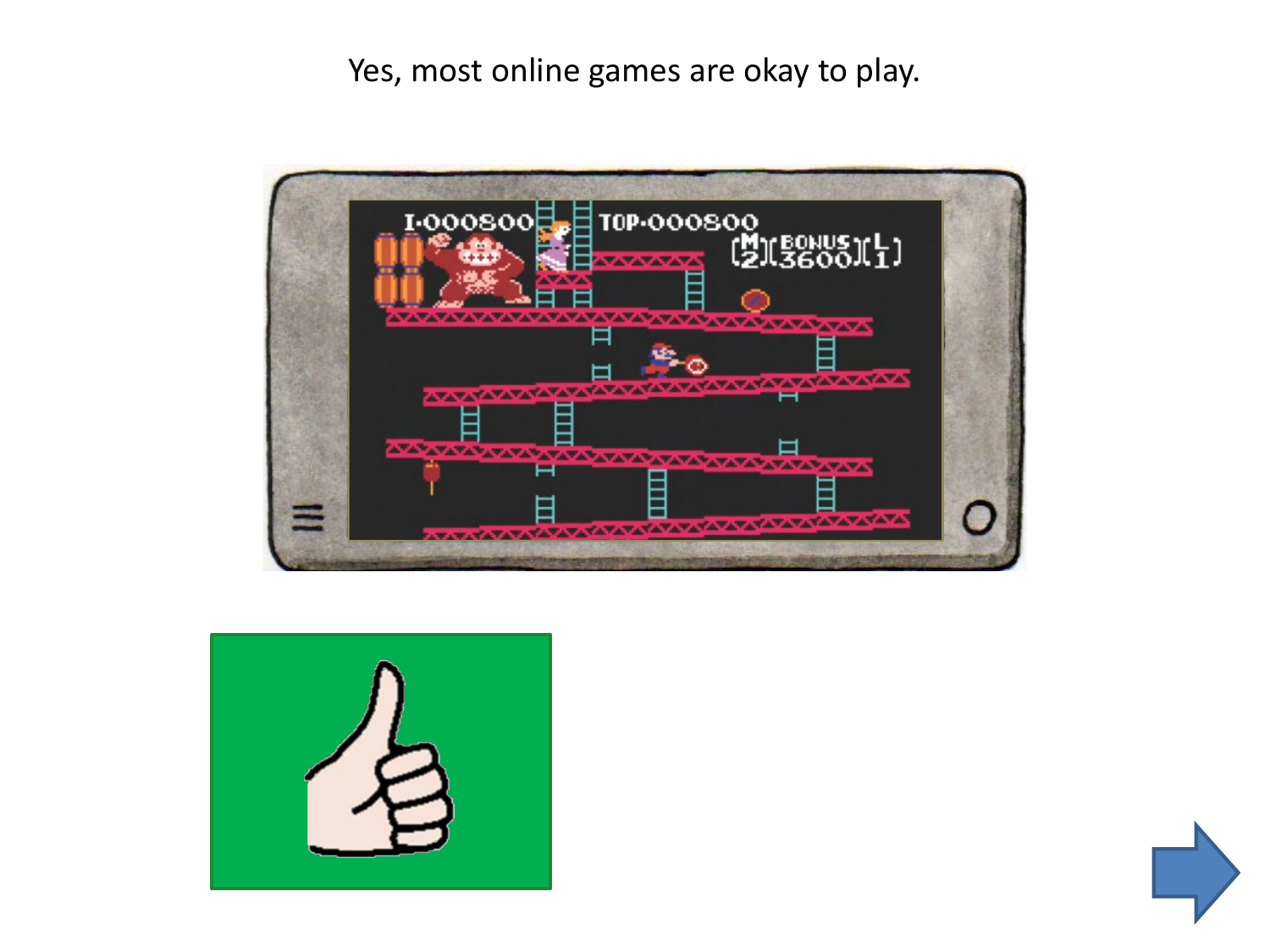### Is playing violent online games okay or not okay?





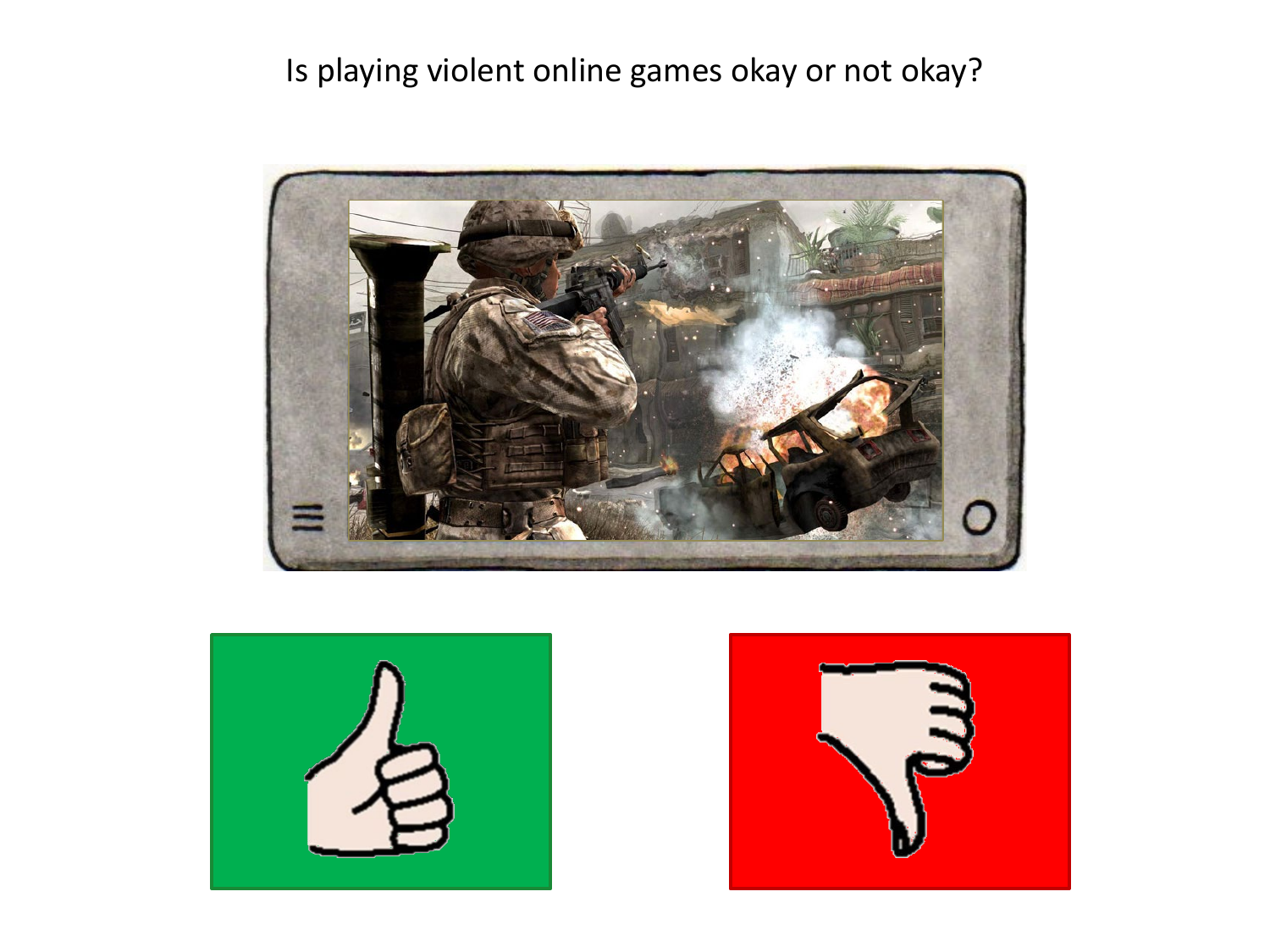Good, playing violent online games is not okay? Hurting, or being horrible to people is never okay, even when it is on the computer.





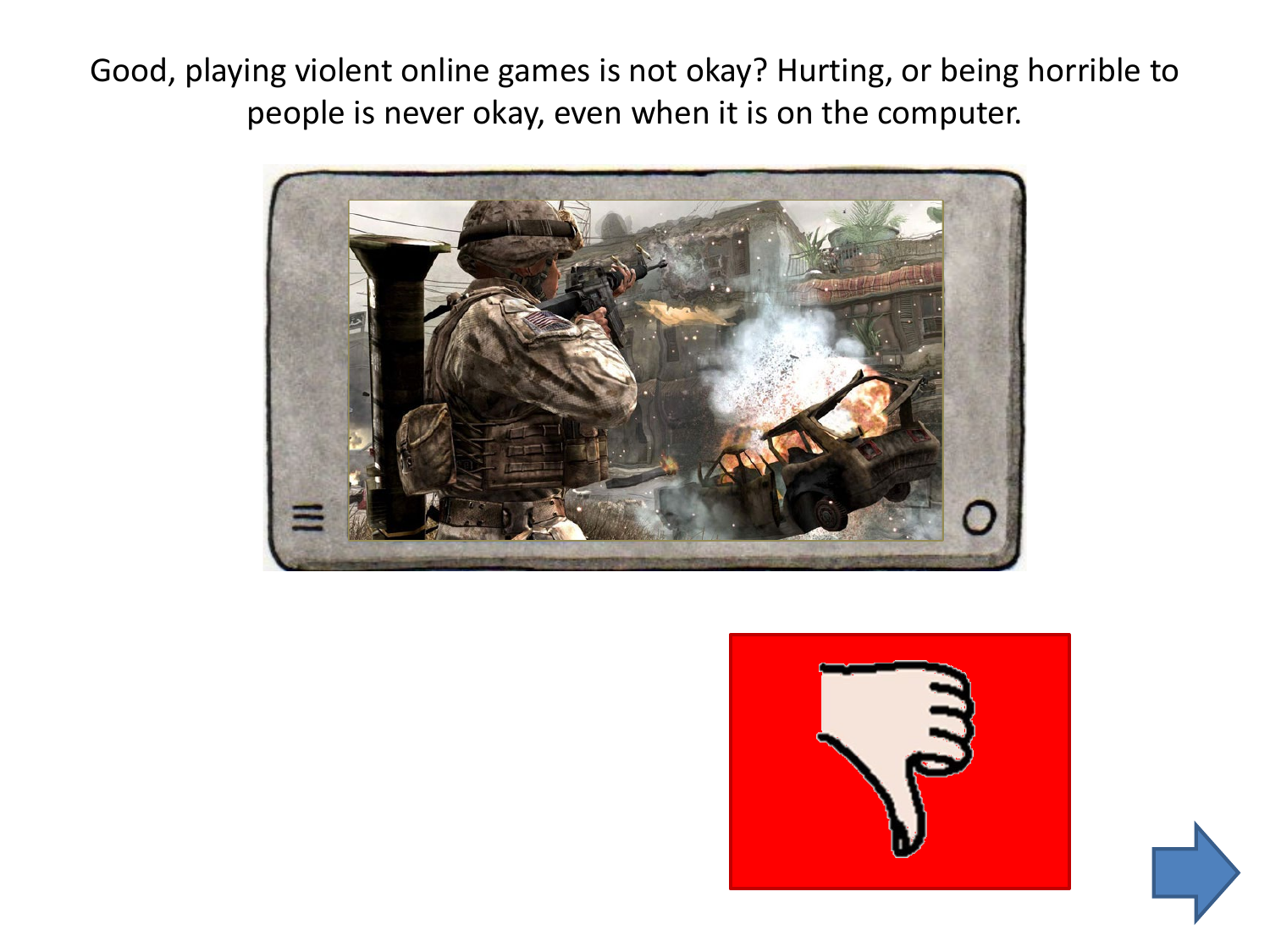#### What is okay here?

<span id="page-17-0"></span>





[searching for pictures of cars,](#page-18-0) or searching for pictures of people with no clothes on?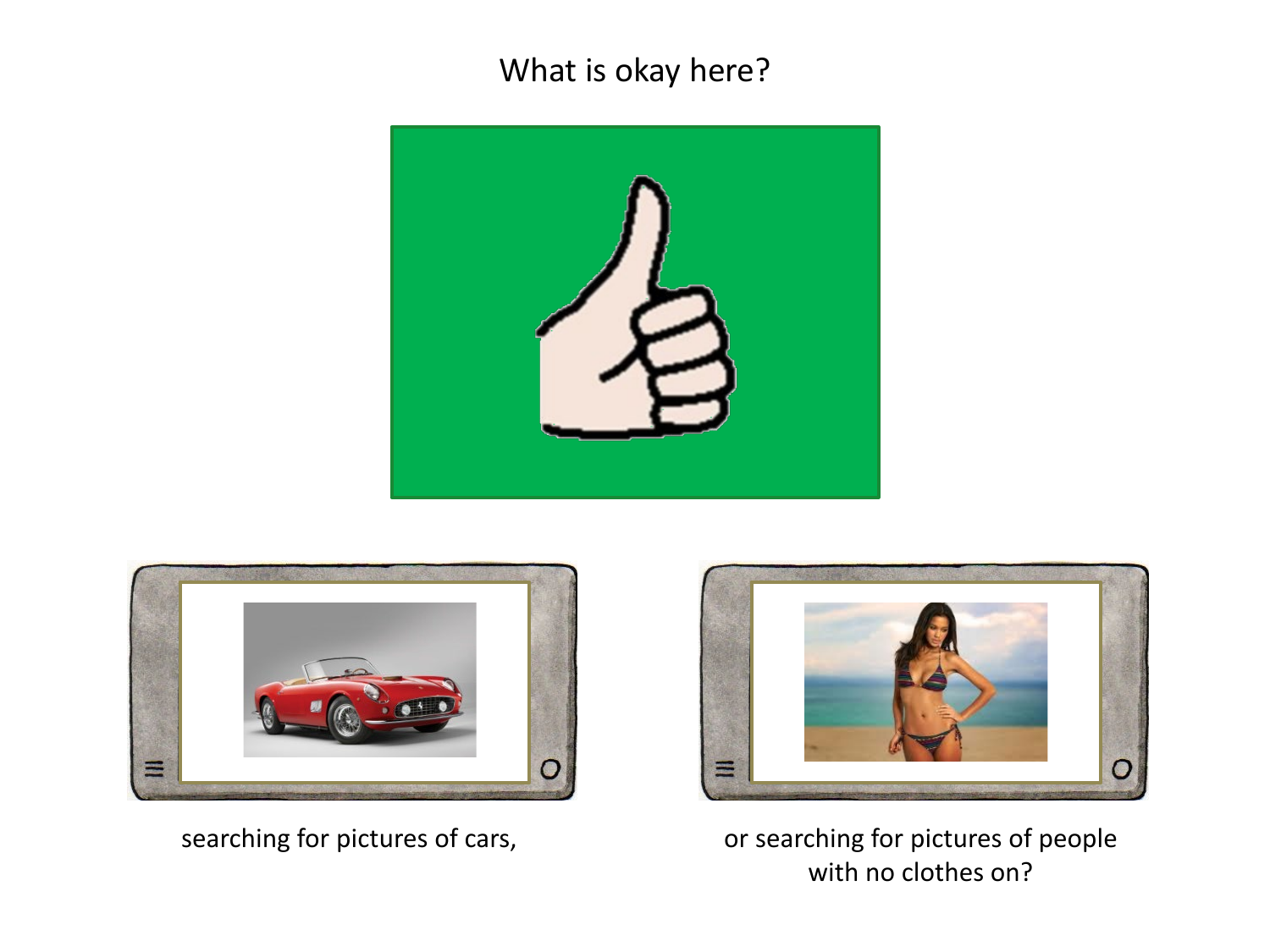## <span id="page-18-0"></span>Yes, searching for pictures of cars is okay.





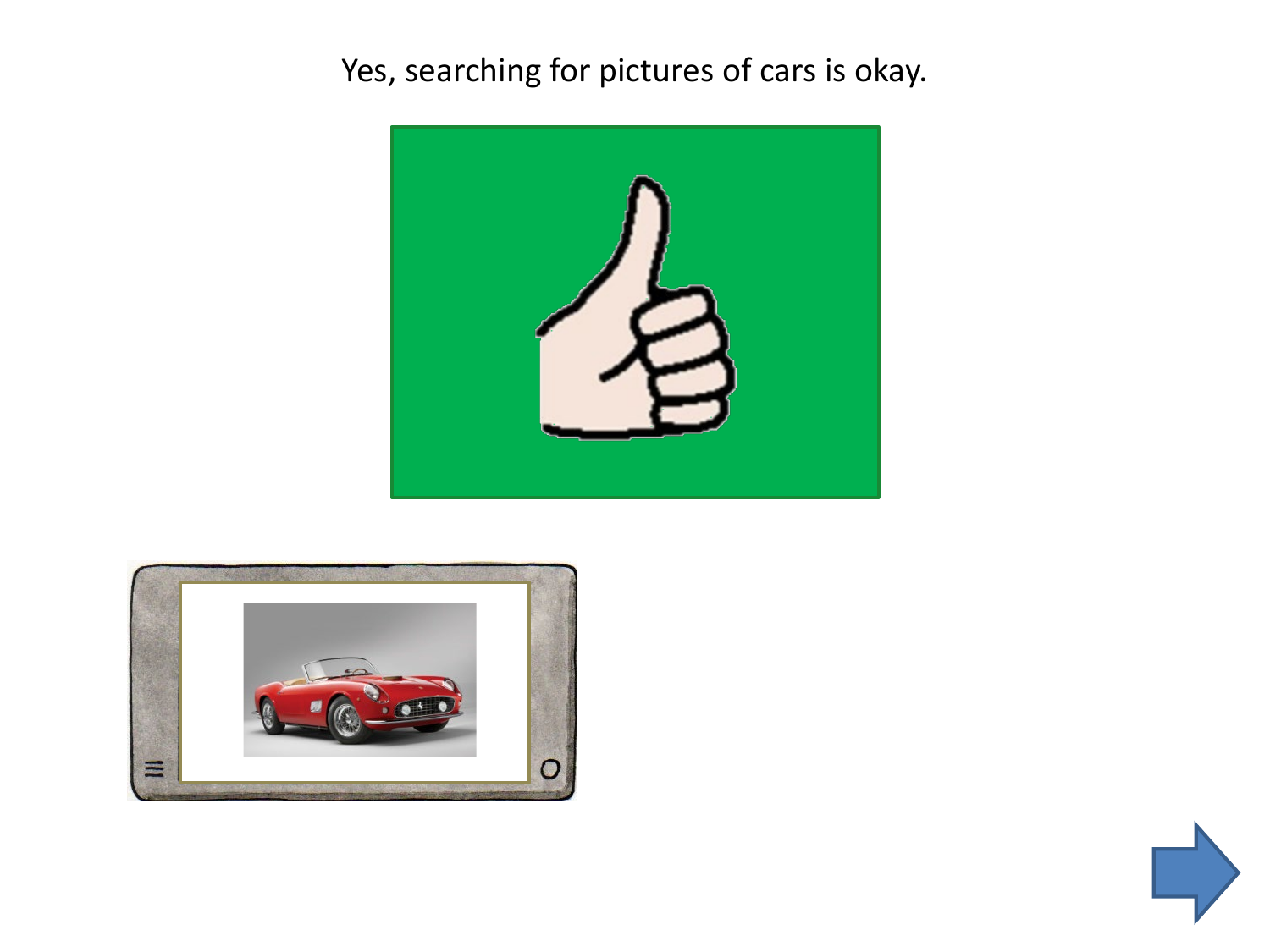## What is not okay?

<span id="page-19-0"></span>





[Playing online games,](#page-19-0) and the same [or playing violent online games?](#page-20-0)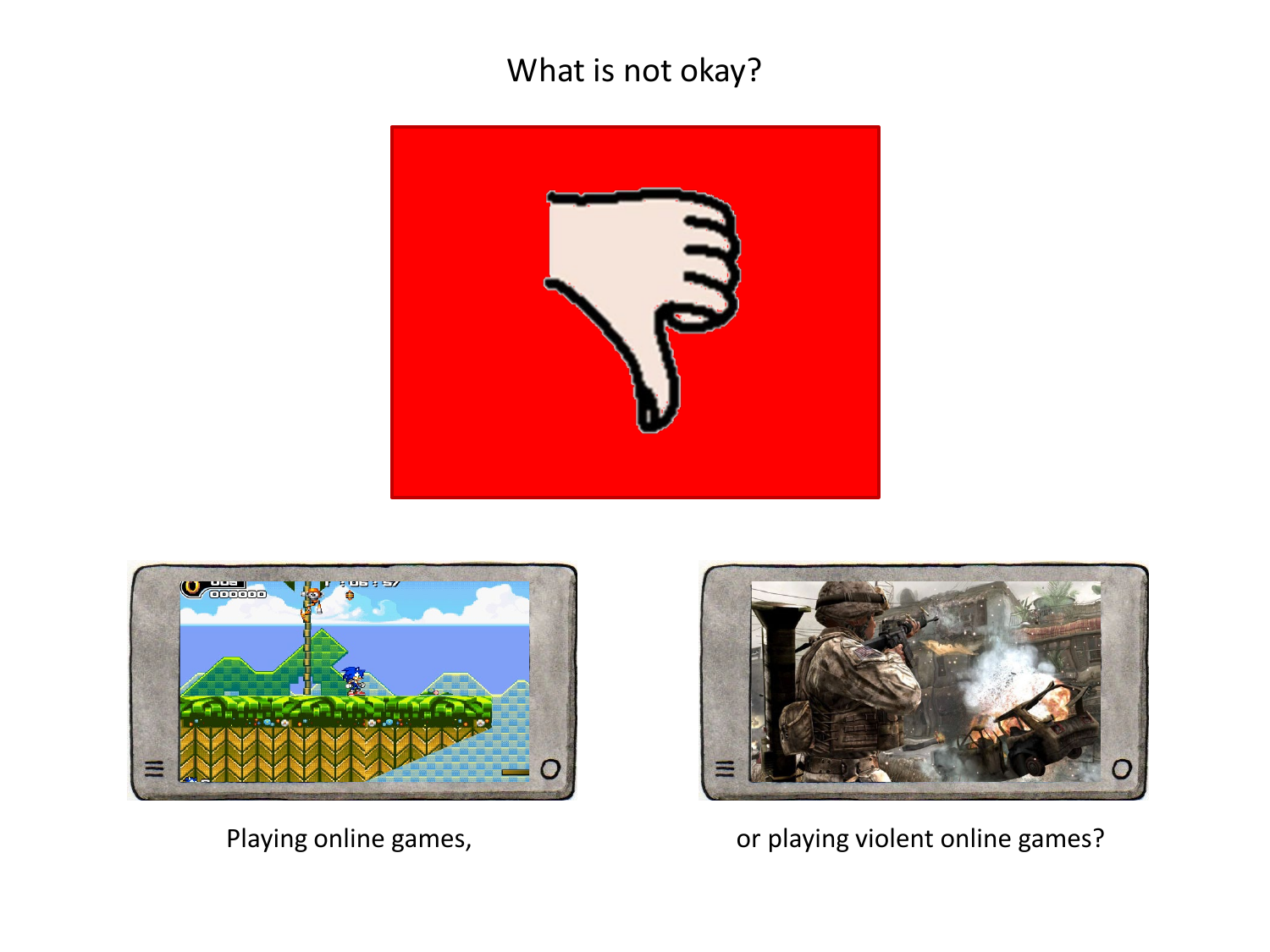### <span id="page-20-0"></span>That's right, playing violent online games is not okay.